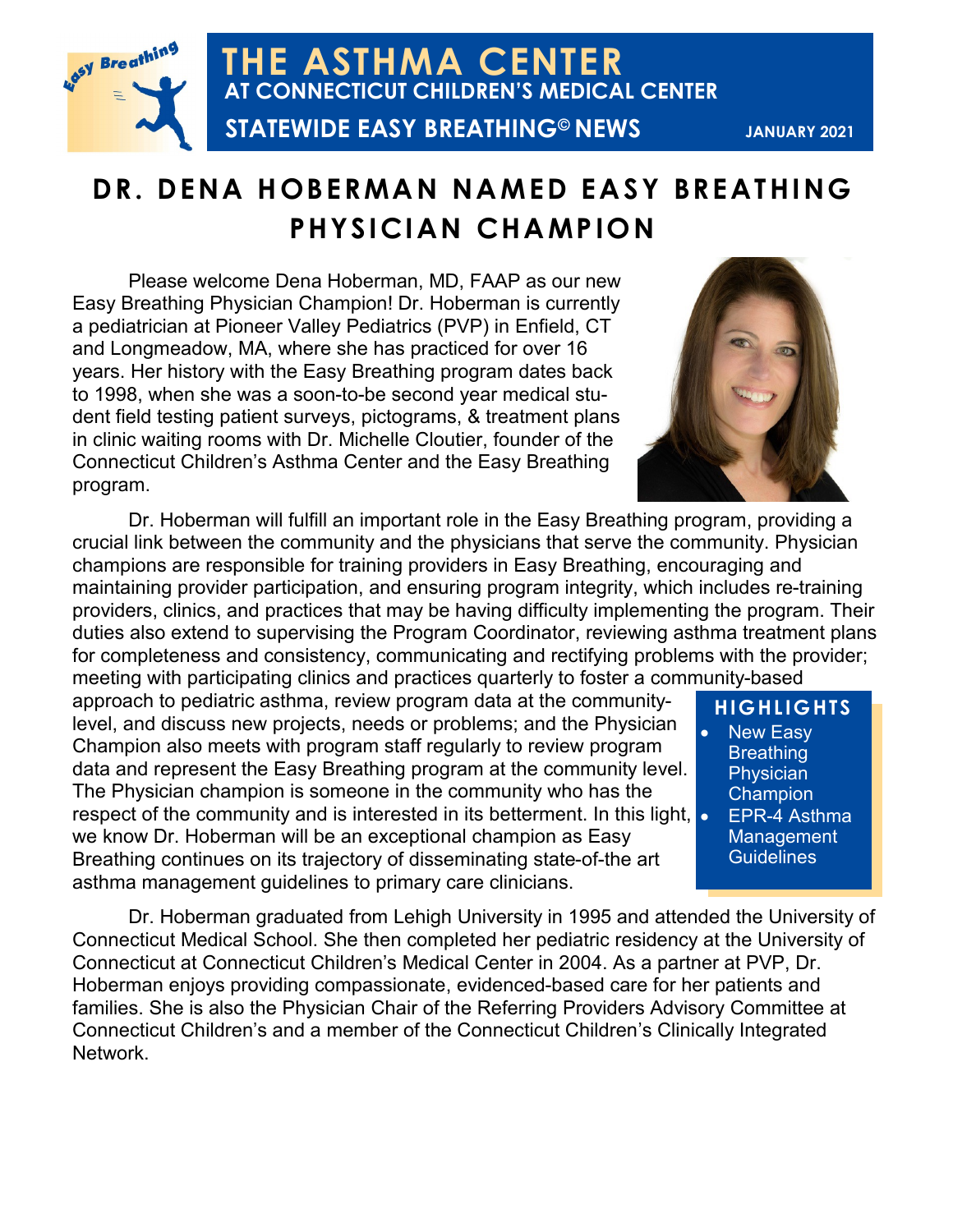## **2020 FOCUSED UPDATE TO THE ASTHMA MANAGEMENT GUIDELINES**

In 2020, the NAEPP's Asthma Expert Working Group revised and updated the asthma management guidelines last revised in 2007. The following six priority topics were identified for systematic review, and the following recommendations were made pertaining to each priority topic:

#### **1. Fractional exhaled nitric oxide (FeNO) in diagnosis, medication selection, and monitoring of treatment response in asthma.**

**A.** In individuals ages 5 years and older for whom the diagnosis of asthma is uncertain using history, clinical findings, clinical course, and spirometry, including bronchodilator responsiveness testing, or in whom spirometry cannot be performed, the Expert Panel *conditionally* recommends the addition of FeNO measurement as an adjunct to the evaluation process.

**B.** In individuals ages 5 years and older with persistent allergic asthma, for whom there is uncertainty in choosing, monitoring, or adjusting anti-inflammatory therapies based on history, clinical findings, and spirometry, the Expert Panel *conditionally* recommends the addition of FeNO measurement as part of an ongoing asthma monitoring and management strategy that includes frequent assessments.

**C.** In individuals ages 5 years and older with asthma, the Expert Panel recommends *against*  the use of FeNO measurements in isolation to assess asthma control, predict future exacerbations, or assess exacerbation severity. FeNO should only be used as part of an ongoing monitoring and management strategy.

**D.** In children ages 0-4 years with recurrent wheezing, the Expert Panel recommends *against* FeNO measurement to predict the future development of asthma.

#### **2. Remediation of indoor allergens (e.g. house dust mites/pets) in asthma management**

**A**. In individuals with asthma who do not have sensitization to specific indoor allergens or who do not have symptoms related to exposure to specific indoor allergens, the Expert Panel *conditionally* recommends against allergen mitigation interventions as part of routine asthma management.

**B.** In individuals with asthma who have symptoms related to exposure to specific indoor allergens, confirmed by history taking or allergy testing, the Expert Panel *conditionally* recommends a multicomponent allergen-specific mitigation intervention.

**C.** In individuals with asthma who have sensitization or symptoms related to exposure to pests (cockroaches and rodents), the Expert Panel *conditionally* recommends the use of integrated pest management alone, or as part of a multicomponent allergen-specific mitigation intervention.

**D.** In individuals with asthma who have sensitization or symptoms related to exposure to dust mites, the Expert Panel *conditionally* recommends impermeable pillow/mattress covers only as part of a multicomponent allergen mitigation intervention, not as a single-component intervention.



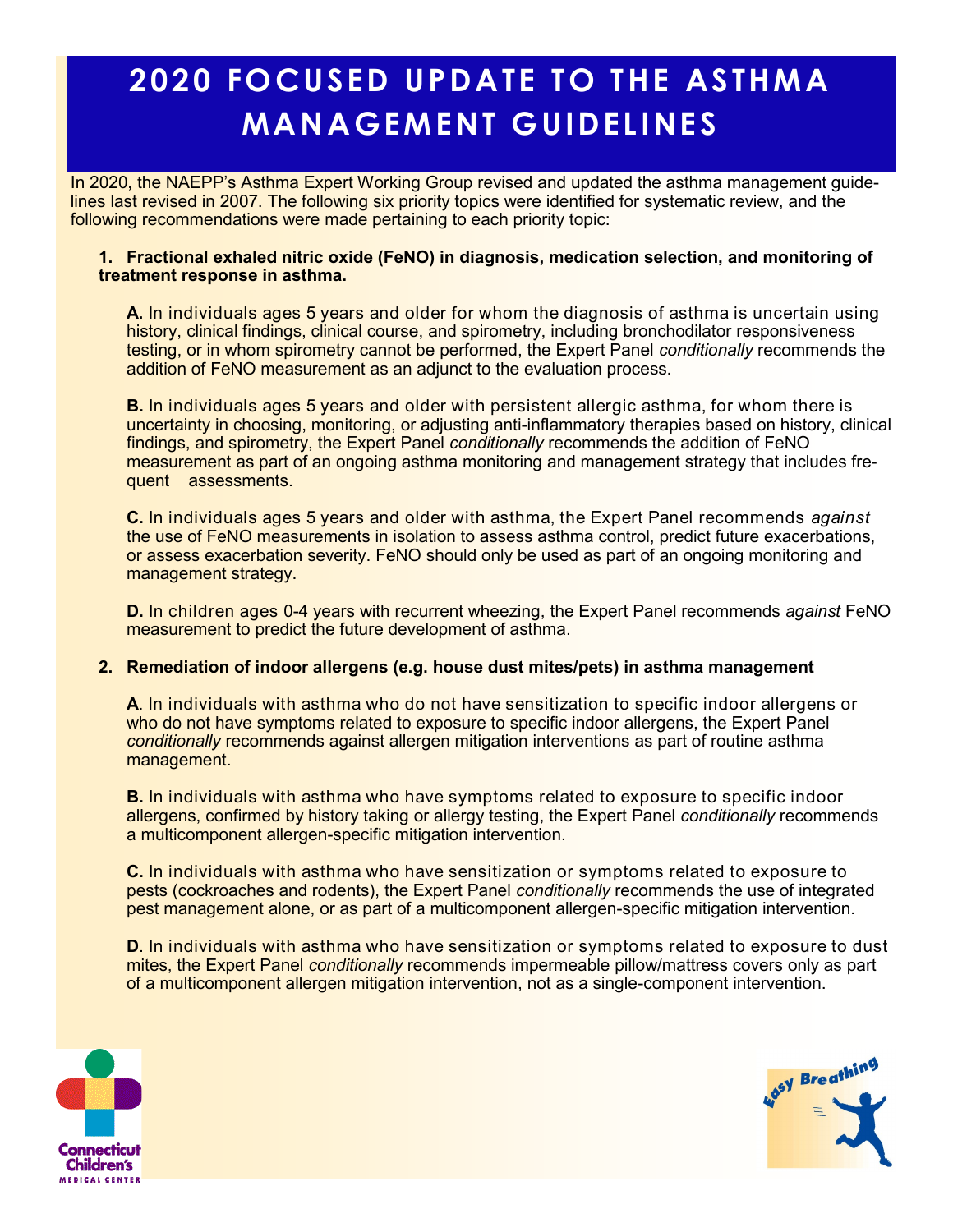#### **3. Intermittent inhaled corticosteroids (ICS) in the treatment of asthma**

**A.** In children ages 0-4 years with recurrent wheezing triggered by respiratory tract infection and no wheezing between infections, the Expert Panel *conditionally* recommends starting a short course of daily ICS at the onset of a respiratory tract infection with as-needed SABA for quick-relief therapy compared to as-needed SABA for quick-relief therapy only.

**B.** In individuals ages 12 years and older with mild persistent asthma, the Expert Panel *conditionally* recommends either daily lose-dose ICS and as-needed SABA for quick-relief therapy *or* as-needed ICS and SABA used concomitantly.

**C**. In individuals ages 4 years and older with mild to moderate persistent asthma who are likely to be adherent to daily ICS treatment, the Expert Panel conditionally recommends *against* a shortterm increase in the ICS dose for increased symptoms or decreased peak flow.

**D.** In individuals ages 4 years and older with moderate to severe persistent asthma, the Expert Panel recommends ICS-formoterol in a single inhaler used as both daily controller and reliever therapy compared to either a higher-dose ICS as daily controller therapy and SABA for quick-relief therapy or the same-dose ICS-LABA as daily controller therapy and SABA for quick-relief therapy.

**E.** In individuals ages 12 years and older with moderate to severe persistent asthma, the Expert Panel *conditionally* recommends ICS-formoterol in a single inhaler used as both daily controller and reliever therapy compared to either a higher-dose ICS-LABA as daily controller therapy and SABA for quick-relief therapy.

#### **4. Long-acting antimuscarinic agents (LAMAs) in asthma management**

**A.** In individuals ages 12 years and older with uncontrolled persistent asthma, the Expert Panel conditionally recommends against adding LAMA to ICS compared to adding LABA to ICS.

**B.** If LABA is not used, in individuals ages 12 years and older with uncontrolled persistent asthma, the Expert Panel conditionally recommends adding LAMA to ICS controller therapy compared to continuing the same dose of ICS alone.

**C.** In individuals ages 12 years and older with uncontrolled persistent asthma, the Expert Panel conditionally recommends adding LAMA to ICS-LABA compared to continuing the same dose of ICS-LABA.

#### **5. Immunotherapy and the management of asthma**

**A.** In individuals ages 5 years and older with mild to moderate allergic asthma, the Expert Panel conditionally recommends the use of subcutaneous immunotherapy as an adjunct treatment to standard pharmacotherapy in those individuals whose asthma is controlled at the initiation, build up, and maintenance phases of immunotherapy.

**B.** In individuals with persistent allergic asthma, the Expert Panel conditionally recommends against the use of sublingual immunotherapy in asthma treatment.

#### **6. Bronchial thermoplasty (BT) in adults with severe asthma**

Connecticut **Children's MEDICAL CENTER** 

**A.** In individuals ages 18 years and older with persistent asthma, the Expert Panel conditionally recommends against bronchial thermoplasty.